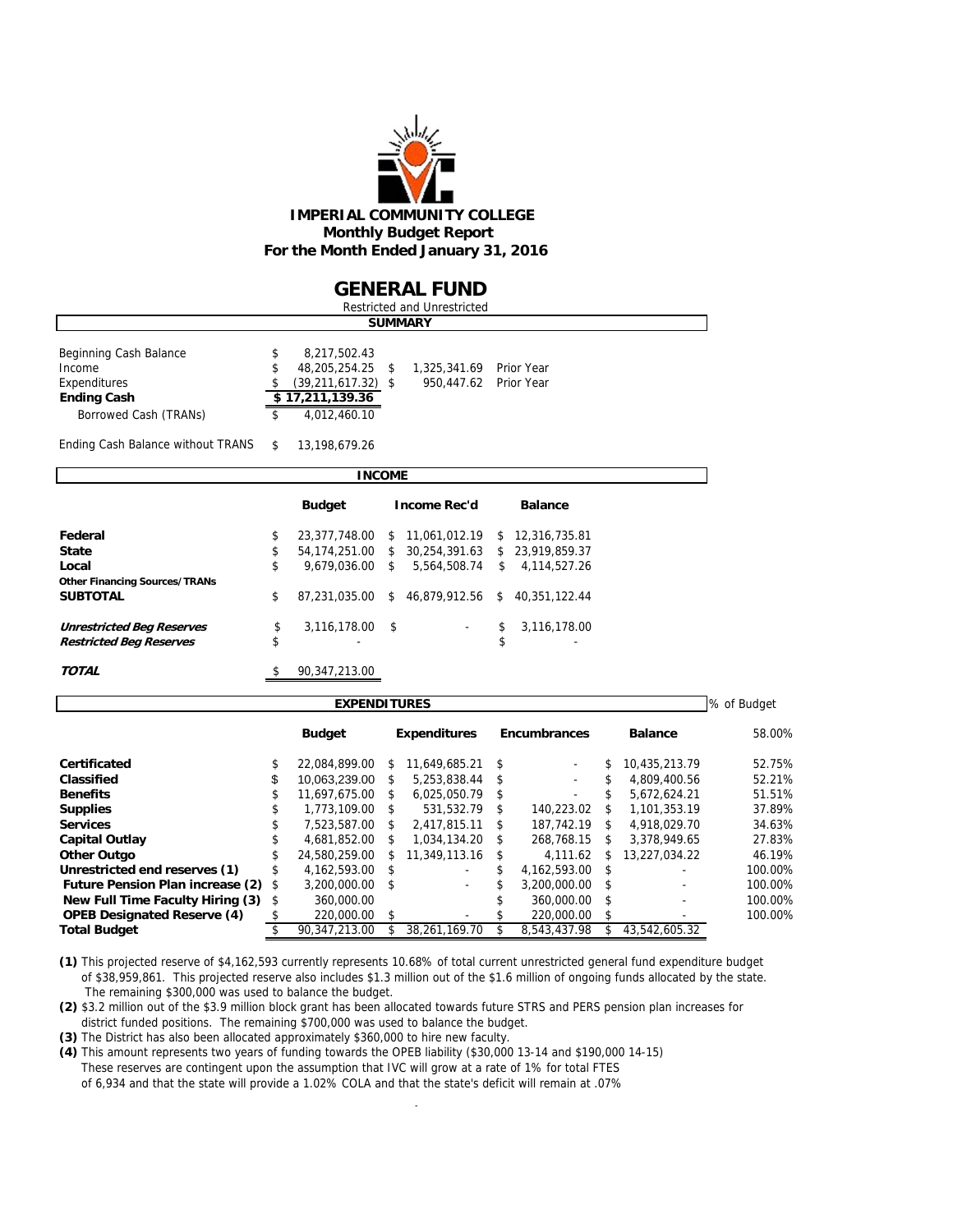

 **IMPERIAL COMMUNITY COLLEGE Monthly Budget Report For the Month Ended January 31, 2016**

## **CHILD DEVELOPMENT FUND**

|                                | <b>SUMMARY</b>           |               |                     |                     |                  |             |
|--------------------------------|--------------------------|---------------|---------------------|---------------------|------------------|-------------|
| <b>Beginning Cash Balance</b>  | \$<br>55,895.70          |               |                     |                     |                  |             |
| Income                         | \$<br>280,479.71         | \$            | 99.03               | Prior Year          |                  |             |
| <b>Expenditures</b>            | \$<br>$(275, 570.06)$ \$ |               | 13,109.13           | Prior Year          |                  |             |
| <b>Ending Cash Balance</b>     | \$<br>60,805.35          |               |                     |                     |                  |             |
|                                |                          | <b>INCOME</b> |                     |                     |                  |             |
|                                | <b>Budget</b>            |               | <b>Income Rec'd</b> | <b>Balance</b>      |                  |             |
| Federal                        | \$                       | \$            |                     | \$                  |                  |             |
| <b>State</b>                   | \$<br>538,874.00         | \$            | 273,446.00          | \$<br>265,428.00    |                  |             |
| Local                          | \$<br>7,500.00           | \$            | 6,934.68            | \$<br>565.32        |                  |             |
| <b>SUBTOTAL</b>                | \$<br>546,374.00         | \$            | 280,380.68          | \$<br>265,993.32    |                  |             |
| Other Fin Sources (Inter-fund) |                          |               |                     |                     |                  |             |
| <b>Beginning Balance</b>       | \$<br>57,006.00          | \$            |                     | \$<br>57,006.00     |                  |             |
| <b>TOTAL</b>                   | \$<br>603,380.00         |               |                     |                     |                  |             |
|                                | <b>EXPENDITURES</b>      |               |                     |                     |                  | % of Budget |
|                                | <b>Budget</b>            |               | <b>Expenditures</b> | <b>Encumbrances</b> | <b>Balance</b>   | 58.00%      |
| <b>Certificated</b>            | \$                       | \$            |                     | \$                  | \$               |             |
| Classified                     | \$<br>272,807.00         | \$            | 165,070.60          | \$                  | \$<br>107,736.40 | 60.51%      |
| <b>Benefits</b>                | \$<br>141,089.00         | \$            | 95,632.44           | \$                  | \$<br>45,456.56  | 67.78%      |
| <b>Supplies</b>                | \$<br>30,146.00          | \$            | 1,122.37            | \$<br>3,899.93      | \$<br>25,123.70  |             |
| <b>Services</b>                | \$<br>13,350.00          | \$            | 635.52              | \$<br>75.00         | \$<br>12,639.48  |             |
| <b>Capital Outlay</b>          | \$<br>12,000.00          | \$            |                     |                     | \$<br>12,000.00  |             |
| <b>Other Outgo</b>             | \$<br>93,767.00          | \$            |                     | \$                  | \$<br>93,767.00  |             |
| Reserve Balance                | \$<br>40,221.00          | \$            |                     |                     | \$<br>40,221.00  |             |
| <b>Total Budget</b>            | \$<br>603,380.00         | \$            | 262,460.93          | \$<br>3.974.93      | \$<br>336,944.14 |             |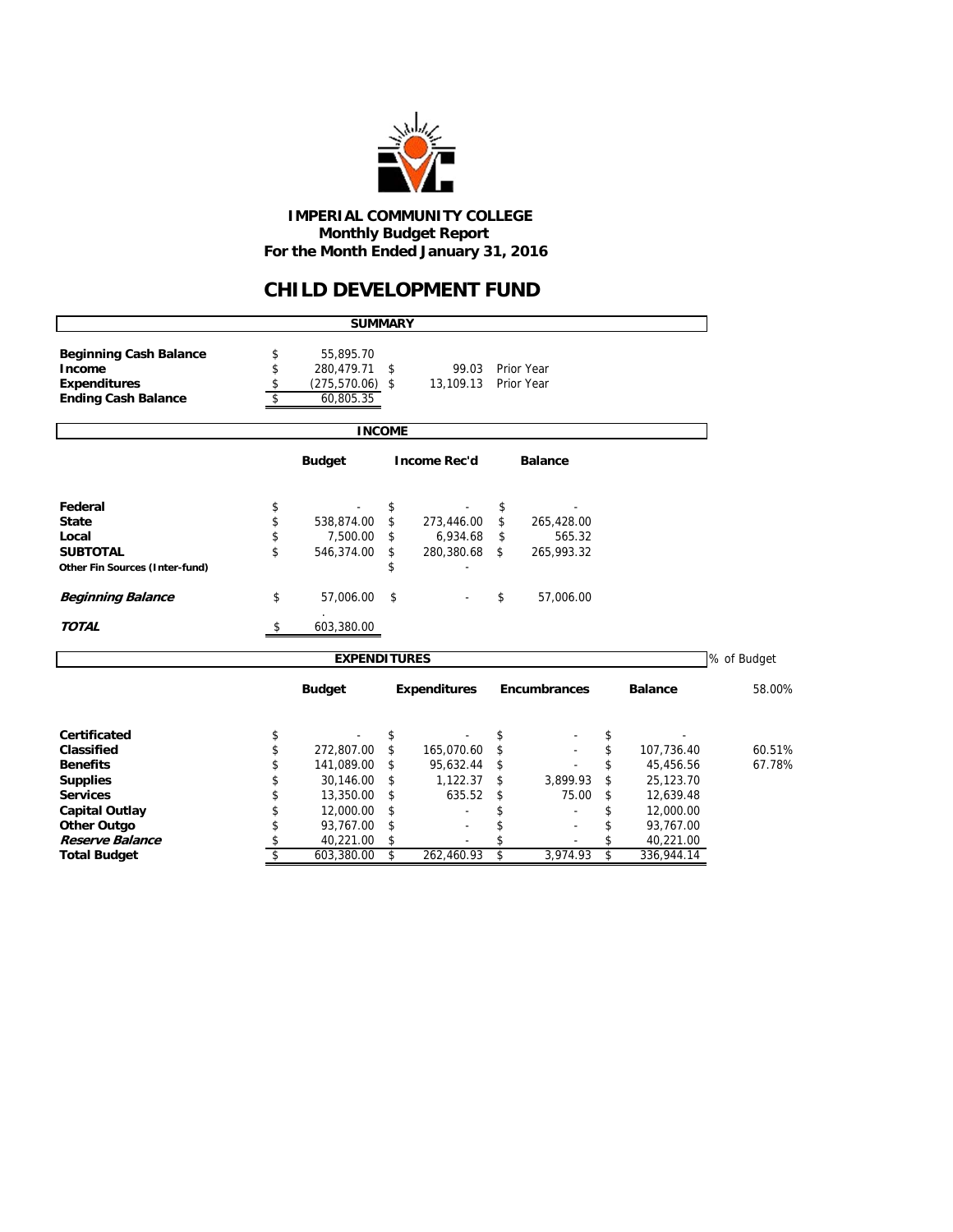

 **Monthly Budget Report For the Month Ended January 31, 2016 IMPERIAL COMMUNITY COLLEGE**

# **CAPITAL PROJECTS FUND (COPs)**

| <b>SUMMARY</b>                                                                               |                      |                                                         |          |                     |          |                          |          |                |  |  |  |  |
|----------------------------------------------------------------------------------------------|----------------------|---------------------------------------------------------|----------|---------------------|----------|--------------------------|----------|----------------|--|--|--|--|
| <b>Beginning Cash Balance</b><br>Income<br><b>Expenditures</b><br><b>Ending Cash Balance</b> | \$<br>\$<br>\$<br>\$ | 350,660.52<br>1,910.02<br>$(2,939.08)$ \$<br>349,631.46 | \$       | 572.77              |          | Prior Year<br>Prior Year |          |                |  |  |  |  |
|                                                                                              |                      | <b>INCOME</b>                                           |          |                     |          |                          |          |                |  |  |  |  |
|                                                                                              |                      | <b>Budget</b>                                           |          | <b>Income Rec'd</b> |          | <b>Balance</b>           |          |                |  |  |  |  |
| Federal                                                                                      | \$                   |                                                         | \$       |                     | \$       |                          |          |                |  |  |  |  |
| <b>State</b>                                                                                 | \$                   |                                                         | \$       |                     | \$       |                          |          |                |  |  |  |  |
| Local                                                                                        | \$                   | 1,500.00                                                | \$       | 1,337.25            | \$       | 162.75                   |          |                |  |  |  |  |
| <b>SUBTOTAL</b>                                                                              | \$                   | 1,500.00                                                | \$       | 1,337.25            | \$       | 162.75                   |          |                |  |  |  |  |
| <b>Beginning Balance</b>                                                                     | \$                   | 351,233.00                                              | \$       |                     | \$       | 351,233.00               |          |                |  |  |  |  |
| <b>TOTAL</b>                                                                                 | \$                   | 352,733.00                                              |          |                     |          |                          |          |                |  |  |  |  |
|                                                                                              |                      | <b>EXPENDITURES</b>                                     |          |                     |          |                          |          |                |  |  |  |  |
|                                                                                              |                      | <b>Budget</b>                                           |          | <b>Expenditures</b> |          | <b>Encumbrances</b>      |          | <b>Balance</b> |  |  |  |  |
| <b>Certificated</b>                                                                          |                      |                                                         |          |                     |          |                          |          |                |  |  |  |  |
| Classified                                                                                   | \$<br>\$             |                                                         | \$<br>\$ |                     | \$<br>\$ |                          | \$<br>\$ |                |  |  |  |  |
| <b>Benefits</b>                                                                              | \$                   |                                                         | \$       |                     | \$       |                          | \$       |                |  |  |  |  |
| <b>Supplies</b>                                                                              | \$                   |                                                         | \$       |                     | \$       |                          | \$       |                |  |  |  |  |
| <b>Services</b>                                                                              | \$                   |                                                         | \$       |                     | \$       |                          | \$       |                |  |  |  |  |
| <b>Capital Outlay</b>                                                                        | \$                   | 352,733.00                                              | \$       | 2,939.08            | \$       | 1,929.25                 | \$       | 347,864.67     |  |  |  |  |
| <b>Other Outgo</b>                                                                           | \$                   |                                                         |          |                     | \$       |                          |          |                |  |  |  |  |
| <b>Total Budget</b>                                                                          | \$                   | 352,733.00                                              | \$       | 2,939.08            | \$       | 1,929.25                 | \$       | 347,864.67     |  |  |  |  |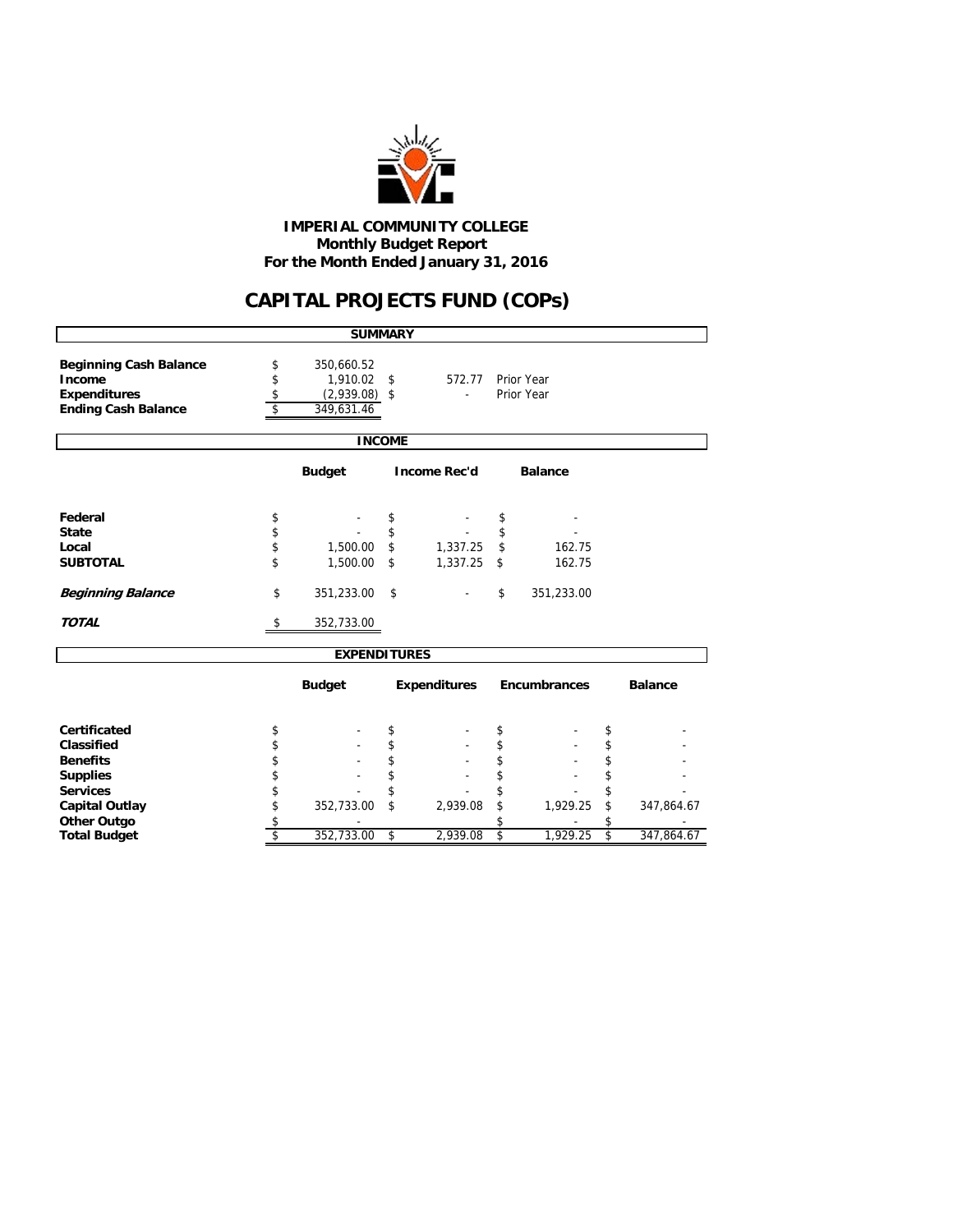

#### **IMPERIAL COMMUNITY COLLEGE Monthly Budget Report For the Month Ended January 31, 2016**

## **IVC BUILDING FUND**

Redevelopment Agencies Restricted Funds

| 890,125.19<br><b>Beginning Cash Balance</b><br>\$<br>\$<br>Income<br>146,349.92 \$<br>1,360.81<br>Prior Year<br>\$<br><b>Expenditures</b><br>$(179,091.26)$ \$<br>19,606.77<br>Prior Year<br>\$<br><b>Ending Cash Balance</b><br>857,383.85<br><b>INCOME</b><br><b>Income Rec'd</b><br><b>Budget</b> |                                |
|------------------------------------------------------------------------------------------------------------------------------------------------------------------------------------------------------------------------------------------------------------------------------------------------------|--------------------------------|
|                                                                                                                                                                                                                                                                                                      |                                |
|                                                                                                                                                                                                                                                                                                      |                                |
|                                                                                                                                                                                                                                                                                                      |                                |
|                                                                                                                                                                                                                                                                                                      |                                |
|                                                                                                                                                                                                                                                                                                      | <b>Balance</b>                 |
| Federal<br>\$<br>\$<br>\$                                                                                                                                                                                                                                                                            |                                |
| \$<br>\$<br><b>State</b><br>\$                                                                                                                                                                                                                                                                       |                                |
| \$<br>\$<br>$\mathfrak{L}$<br>300,000.00<br>144,989.11<br>Local                                                                                                                                                                                                                                      | 155,010.89                     |
| \$<br>300,000.00<br>144,989.11<br><b>SUBTOTAL</b><br>\$<br>\$                                                                                                                                                                                                                                        | 155,010.89                     |
|                                                                                                                                                                                                                                                                                                      |                                |
| \$<br>\$<br>871,865.00<br><b>Beginning Balance</b><br>\$                                                                                                                                                                                                                                             | 871,865.00                     |
| <b>TOTAL</b><br>1,171,865.00<br>\$                                                                                                                                                                                                                                                                   |                                |
| <b>EXPENDITURES</b>                                                                                                                                                                                                                                                                                  |                                |
| <b>Budget</b><br><b>Expenditures</b>                                                                                                                                                                                                                                                                 | Encumbrances<br><b>Balance</b> |
| Certificated<br>\$<br>\$<br>\$                                                                                                                                                                                                                                                                       | \$                             |
| \$<br>\$<br>\$<br>Classified                                                                                                                                                                                                                                                                         | \$                             |
| \$<br>\$<br>\$<br><b>Benefits</b>                                                                                                                                                                                                                                                                    | \$                             |
| \$<br>\$<br>\$<br>1,000.00<br>799.61<br><b>Supplies</b>                                                                                                                                                                                                                                              | \$<br>200.39                   |
| \$<br>12,000.00<br><b>Services</b><br>\$<br>6,576.04<br>\$                                                                                                                                                                                                                                           | \$<br>5,423.96                 |
| \$<br><b>Capital Outlay</b><br>300,000.00<br>152,108.84<br>\$<br>\$                                                                                                                                                                                                                                  |                                |
| \$<br>\$<br>\$<br><b>Other Outgo</b><br>$\overline{\phantom{a}}$                                                                                                                                                                                                                                     | \$<br>147,891.16               |

**Reserve Balance 8 58,865.00 \$** 858,865.00 **\$** 5 **858,865.00 \$** 5 **858,865.00 \$** 6 **1,171,865.00 \$** 1,171,865.00 **\$** 1,171,865.00 **\$** 1,171,865.00 **\$** 1,171,865.00 **\$** 1,012,380.51

**Total Budgett Street \$** 159,484.49 \$ - \$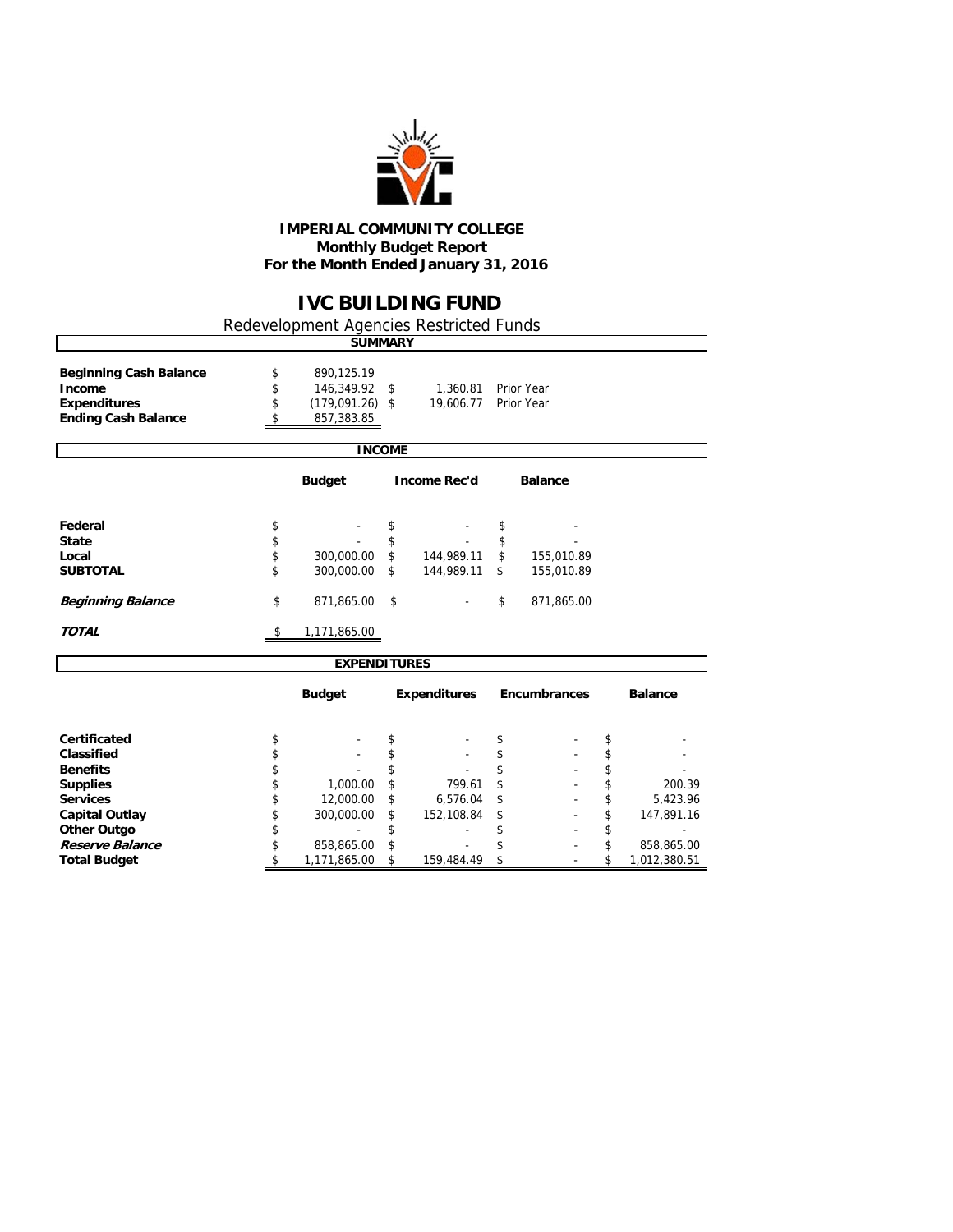

### **IMPERIAL COMMUNITY COLLEGE Monthly Budget Report For the Month Ended January 31, 2016**

# **IVC SELF-INSURANCE FUND**

| <b>SUMMARY</b>                                                                               |                |                                  |               |                     |          |                          |          |                |  |  |  |  |
|----------------------------------------------------------------------------------------------|----------------|----------------------------------|---------------|---------------------|----------|--------------------------|----------|----------------|--|--|--|--|
| <b>Beginning Cash Balance</b><br>Income<br><b>Expenditures</b><br><b>Ending Cash Balance</b> | \$<br>\$<br>\$ | 52,630.35<br>287.33<br>52,917.68 | \$<br>\$      | 85.96               |          | Prior Year<br>Prior Year |          |                |  |  |  |  |
|                                                                                              |                |                                  | <b>INCOME</b> |                     |          |                          |          |                |  |  |  |  |
|                                                                                              |                | <b>Budget</b>                    |               | <b>Income Rec'd</b> |          | <b>Balance</b>           |          |                |  |  |  |  |
| Federal<br><b>State</b>                                                                      | \$<br>\$       |                                  | \$<br>\$      |                     | \$<br>\$ |                          |          |                |  |  |  |  |
| Local<br><b>SUBTOTAL</b>                                                                     | \$<br>\$       | 300.00<br>300.00                 | \$<br>\$      | 201.37<br>201.37    | \$<br>\$ | 98.63<br>98.63           |          |                |  |  |  |  |
| <b>Beginning Balance</b>                                                                     | \$             | 52,716.00                        | \$            |                     | \$       | 52,716.00                |          |                |  |  |  |  |
| <b>TOTAL</b>                                                                                 | \$             | 53,016.00                        |               |                     |          |                          |          |                |  |  |  |  |
|                                                                                              |                | <b>EXPENDITURES</b>              |               |                     |          |                          |          |                |  |  |  |  |
|                                                                                              |                | <b>Budget</b>                    |               | <b>Expenditures</b> |          | <b>Encumbrances</b>      |          | <b>Balance</b> |  |  |  |  |
| Certificated                                                                                 | \$             |                                  | \$            |                     | \$       |                          | \$       |                |  |  |  |  |
| Classified                                                                                   | \$             |                                  | \$            |                     | \$       |                          | \$       |                |  |  |  |  |
| <b>Benefits</b><br><b>Supplies</b>                                                           | \$<br>\$       |                                  | \$<br>\$      |                     | \$<br>\$ |                          | \$<br>\$ |                |  |  |  |  |
| <b>Services</b>                                                                              | \$             |                                  | \$            |                     | \$       |                          | \$       |                |  |  |  |  |
| <b>Capital Outlay</b>                                                                        | \$             |                                  | \$            |                     | \$       |                          | \$       |                |  |  |  |  |
| <b>Other Outgo</b>                                                                           | \$             |                                  | \$            |                     | \$       |                          | \$       |                |  |  |  |  |
| Reserve Balance                                                                              | \$             | 53,016.00                        | \$            |                     | \$       | 53,016.00                | \$       |                |  |  |  |  |
| <b>Total Budget</b>                                                                          | \$             | 53,016.00                        | \$            |                     | \$       | 53,016.00                | \$       |                |  |  |  |  |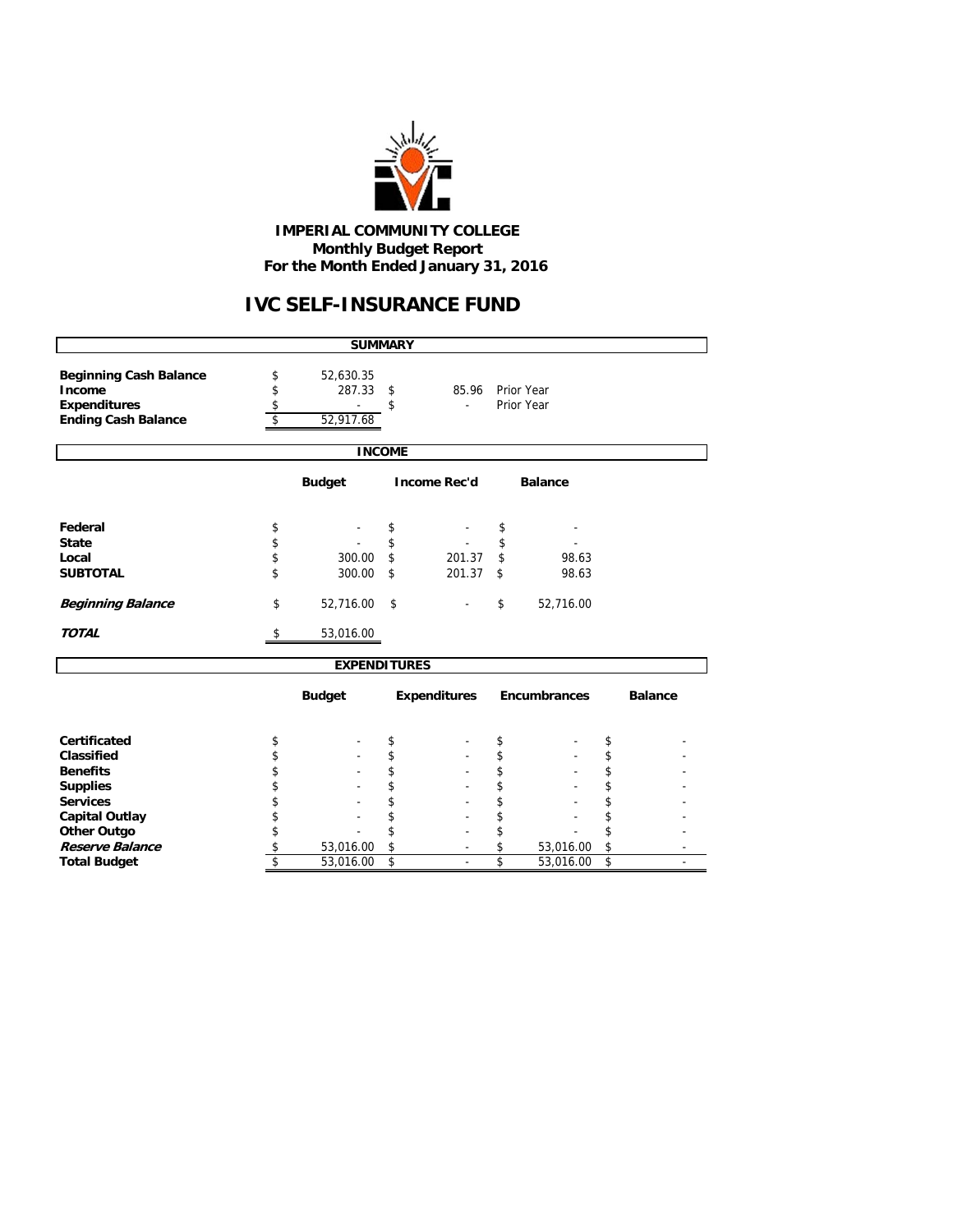

### **Monthly Budget Report For the Month Ended January 31, 2016 IMPERIAL COMMUNITY COLLEGE**

## **GENERAL OBLIGATION BOND FUND**

|                                                                                               |                |                                       |                         | Measure L    |    |                          |                         |          |  |  |  |  |  |
|-----------------------------------------------------------------------------------------------|----------------|---------------------------------------|-------------------------|--------------|----|--------------------------|-------------------------|----------|--|--|--|--|--|
| <b>SUMMARY</b>                                                                                |                |                                       |                         |              |    |                          |                         |          |  |  |  |  |  |
| <b>Beginning Cash Balance</b><br>Income<br><b>Expenditures</b>                                | \$<br>\$<br>\$ | 9,900.16<br>494.13<br>$(4,217.77)$ \$ | \$                      | 249.36<br>ä, |    | Prior Year<br>Prior Year |                         |          |  |  |  |  |  |
| <b>Ending Cash Balance</b>                                                                    | \$             | 6,176.52                              |                         |              |    |                          |                         |          |  |  |  |  |  |
|                                                                                               |                |                                       |                         |              |    |                          |                         |          |  |  |  |  |  |
|                                                                                               |                | <b>INCOME</b>                         |                         |              |    |                          |                         |          |  |  |  |  |  |
| <b>Budget</b><br><b>Income Rec'd</b><br><b>Balance</b>                                        |                |                                       |                         |              |    |                          |                         |          |  |  |  |  |  |
| Federal                                                                                       | \$             |                                       | \$                      |              | \$ |                          |                         |          |  |  |  |  |  |
| <b>State</b>                                                                                  | \$             |                                       | \$                      |              | \$ |                          |                         |          |  |  |  |  |  |
| Local                                                                                         | \$             | 500.00                                | \$                      | 244.77       | \$ | 255.23                   |                         |          |  |  |  |  |  |
| <b>SUBTOTAL</b>                                                                               | \$             | 500.00                                | \$                      | 244.77       | \$ | 255.23                   |                         |          |  |  |  |  |  |
| <b>Beginning Balance</b>                                                                      | \$             | 10,149.00                             | \$                      |              | \$ | 10,149.00                |                         |          |  |  |  |  |  |
| <b>TOTAL</b>                                                                                  | \$             | 10,649.00                             |                         |              |    |                          |                         |          |  |  |  |  |  |
|                                                                                               |                |                                       |                         |              |    |                          |                         |          |  |  |  |  |  |
| <b>EXPENDITURES</b><br>Encumbrances<br><b>Budget</b><br><b>Expenditures</b><br><b>Balance</b> |                |                                       |                         |              |    |                          |                         |          |  |  |  |  |  |
| Certificated                                                                                  | \$             |                                       | \$                      |              | \$ |                          | \$                      |          |  |  |  |  |  |
| Classified                                                                                    | \$             |                                       | \$                      |              | \$ |                          | \$                      |          |  |  |  |  |  |
| <b>Benefits</b>                                                                               | \$             |                                       | \$                      |              | \$ |                          | \$                      |          |  |  |  |  |  |
| <b>Supplies</b>                                                                               | \$             |                                       |                         |              | \$ |                          | \$                      |          |  |  |  |  |  |
| <b>Services</b>                                                                               | \$             | 10,649.00                             | \$                      | 4,217.77     | \$ | 717.77                   | \$                      | 5,713.46 |  |  |  |  |  |
| <b>Capital Outlay</b>                                                                         | \$             |                                       | \$                      |              | \$ |                          | \$                      |          |  |  |  |  |  |
| <b>Other Outgo</b>                                                                            | \$             |                                       | \$                      |              | \$ |                          | \$                      |          |  |  |  |  |  |
| Reserve Balance                                                                               | \$             |                                       | \$                      |              | \$ |                          | \$                      |          |  |  |  |  |  |
| <b>Total Budget</b>                                                                           | \$             | 10,649.00                             | $\overline{\mathsf{s}}$ | 4,217.77     | \$ | 717.77                   | $\overline{\mathbf{s}}$ | 5,713.46 |  |  |  |  |  |